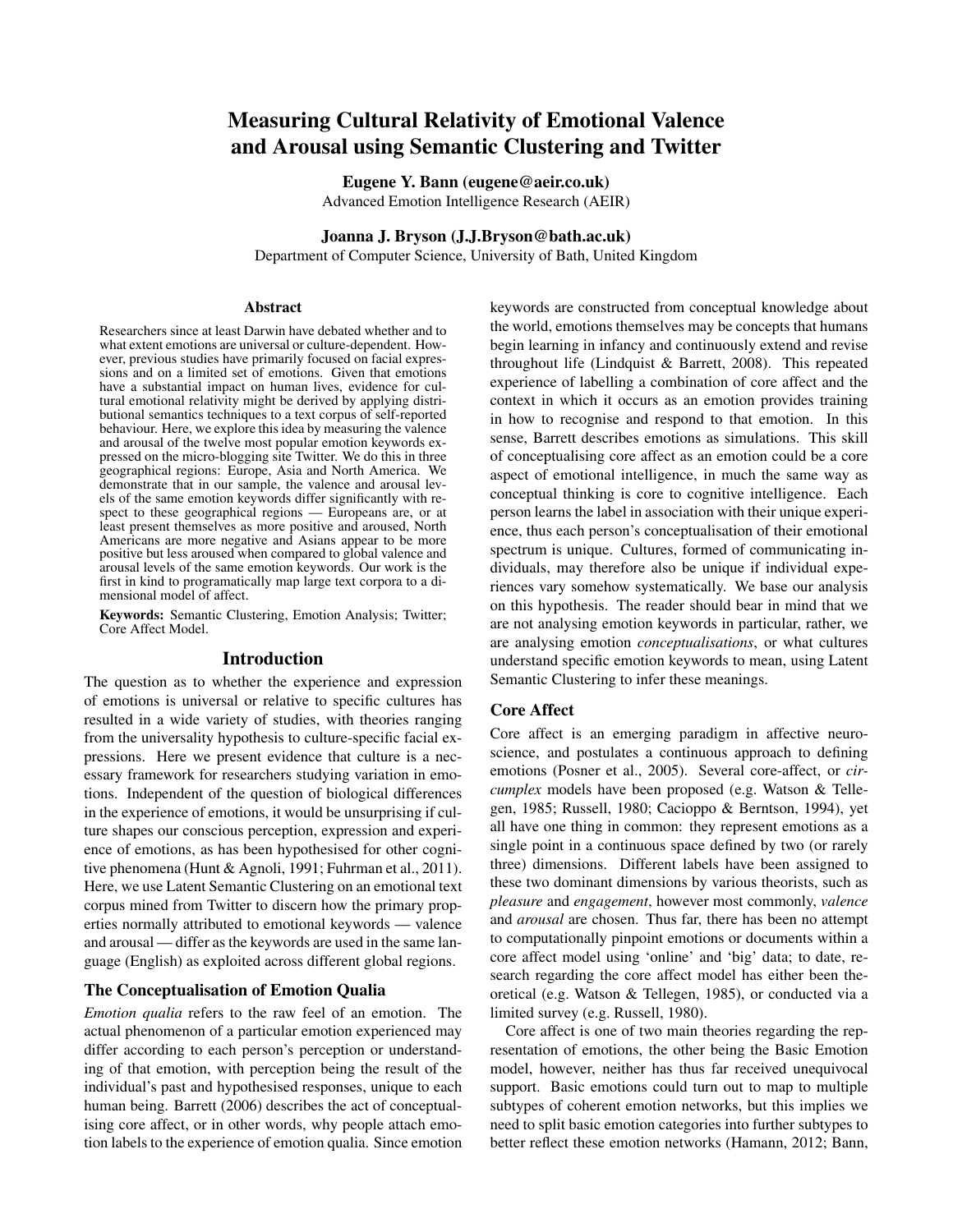2012). Here we extend this view and suggest that the core affect model enables us to quantify the properties of the basic emotions themselves.

# Previous Work

There is growing evidence that aspects of a person's psychology can be predicted from their language usage. In the 1990s, human semantics was shown to be recoverable from linguistic corpra independent of any further grounding (Lowe, 1997; Bryson, 2008). Recent applications to individual psychology include discovering individual differences in personality (Pennebaker & King, 1999), discovering cultural change in moral beliefs (Bilovich & Bryson, 2008), as well as for emotion categorization (Fitzpatrick & Logan, 2011). French discovered that co-occurrence techniques such as LSA does not detect personality from short text samples (French & Gill, 2007), but do reveal that texts expressing particular emotions have a greater semantic similarity to corresponding exemplar words (Gill et al., 2008).

A recent study by Jack et al. (2012) found significant evidence that facial expressions are indeed culture-dependent; that is, different cultures represent the same emotions differently. However, whether or not this is because they *experience* different emotion qualia is another question. Using language, rather than facial expressions, as an accessor to emotion will enable a much more detailed and less ambiguous analysis, increasing significance by "throwing more data at the problem" (Recchia & Jones, 2009, p.3).

Currently, there have been few attempts to analyse cultural differences using language semantics. Language plays a key role in how emotions are conceptualised (and thus perceived); Lindquist states "language can be no more removed from emotion, than flour can be removed from an already baked cake" (Lindquist, 2009, p.1). Recently, Bann & Bryson (2012) demonstrated how conceptualisations of emotions can be inferred by performing Latent Semantic Analysis on a corpus of self-reported emotional tweets. Their DELSAR algorithm analysed 21,000 tweets each labelled with an emotion, and clustered each document in the corpus to its most similar corresponding emotion label using Latent Semantic Clustering. Here we use the same algorithm as the basis for our analysis.

#### Corpus

Typing emotion keywords into the Internet is increasingly becoming a significant technique for individual expression. There now exists a rich available source of information about emotions on the Internet, because so many people spend time expressing how they feel in blogs, forums, social networking websites and the like. We use data from the microblogging website Twitter to perform large-scale analysis of the language used in thousands of expressions of emotions within tweets. Acquiring a significantly larger corpus than Bann & Bryson (2012), we use the Gardenhose level of Twitter's

streaming  $API<sup>1</sup>$  to create a corpus of 5,625,844 tweets<sup>2</sup> collected between 19th October 2012 and 18th January 2013. Each emotion keyword (see selection criteria below) is given a five-minute streaming window in turn for the duration of the period, ensuring an even temporal distribution of Tweets is collected. Table 1 describes our corpus, split by 'cultural' region. We use the tweet's timezone as an indication of the corresponding user's geographical location; seeing as it is very unlikely that a Twitter user would select a timezone other than that which they reside in, it is somewhat safe to assume that this reflects the cultural origin of each user.

Table 1: Distribution of tweets within our corpus.

| <b>Emotion</b>  | Asia   | <b>Europe</b> | <b>NA</b> | All     |
|-----------------|--------|---------------|-----------|---------|
| Angry           | 12194  | 27070         | 61293     | 200024  |
| Ashamed         | 1008   | 5097          | 17107     | 46486   |
| Calm            | 5975   | 10181         | 36681     | 102827  |
| Depressed       | 3078   | 11615         | 43129     | 120473  |
| Excited         | 30923  | 100792        | 292822    | 847679  |
| Happy           | 149129 | 186709        | 730839    | 2201874 |
| Interested      | 3527   | 9728          | 31891     | 86763   |
| Sad             | 46351  | 83075         | 341912    | 966165  |
| Scared          | 15435  | 42500         | 194130    | 517715  |
| Sleepy          | 26031  | 10787         | 120473    | 290666  |
| <b>Stressed</b> | 2587   | 8774          | 41716     | 109295  |
| Surprised       | 3032   | 12454         | 56332     | 135877  |
| Total           | 299270 | 508782        | 1968325   | 5625844 |

Region definitions. We only include those timezones that have over 5000 tweets within our corpus. The Asia region consists of the timezones *Kuala Lumpur, Beijing, Singapore, Jakarta, Bangkok, Hong Kong, Tokyo*; the Europe region consists of the timezones *London, Amsterdam, Athens, Edinburgh, Dublin, Berlin, Paris*; the North American (NA) region consists of the timezones *Eastern Time (US & Canada), Central Time (US & Canada), Mountain Time (US & Canada), Pacific Time (US & Canada)*.

Selection of emotions. As opposed to strictly using the basic emotions as identified by Bann & Bryson (2012), we use the most popular emotions that are used on Twitter, that is, those emotions that have the highest stream rate. Twelve emotions were selected that had a high rate and that equally divided into positive/negative and engaged/disengaged theoretical categories (see Table 2).

Subcorpus creation. Each subcorpus is created using a limit of 1000 documents per emotion for all subcorpora to ensure consistency within our results; we chose 1000 as it is the lowest value in Table 1. To mitigate micro-temporal effects, if the number of documents for a particular emotion is significantly greater than 1000, we use a modulus function to extract 1000

<sup>1</sup>https://dev.twitter.com/docs/streaming-apis.

<sup>2</sup>Having first removed 34,725 duplicate tweets. Corpus and code is available to download at www.aeir.co.uk/code.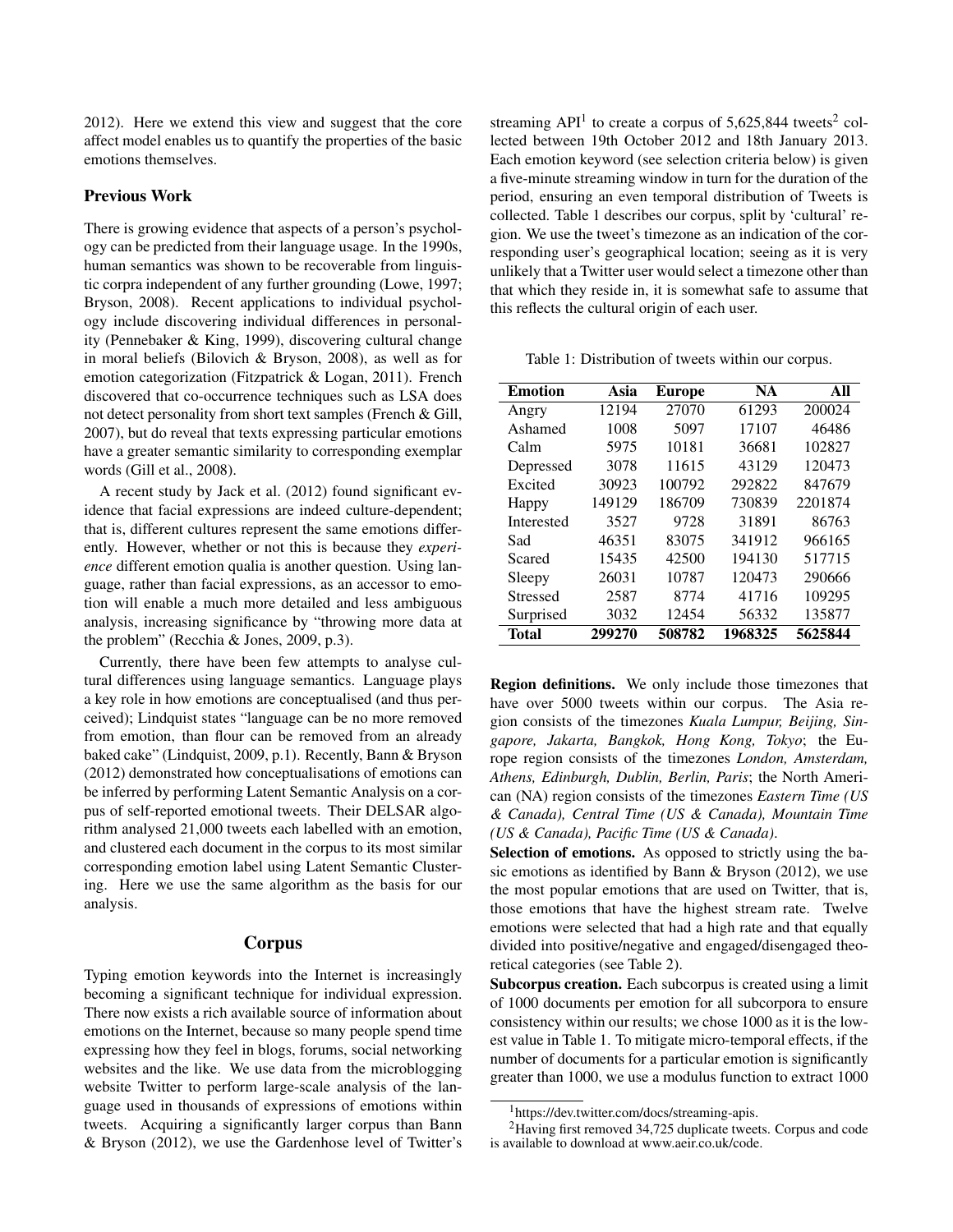documents equally spaced across the subcorpus — for example, if a particular emotion in a particular subcorpus has 6000 documents, we take one document every six documents. We also create six control subcorpora so to compare our regionspecific results with a baseline. We use the same modulus function to extract 1000 equally spaced tweets, but without any timezone clause, selecting six random starting points.

## Proposed Method

We use DELSAR (Bann & Bryson, 2012, see Algorithm 1) to generate the clustering matrix for each subcorpus — the three regions Asia, Europe and NA, and six random controls.

Algorithm 1 DELSAR

| <b>Require:</b> Corpus C and Keyword Set <b>K</b> , where each docu-      |
|---------------------------------------------------------------------------|
| ment in $C$ is mapped to one emotion keyword, <i>emotion</i> , in         |
| K (through corpus generation)                                             |
| Generate cosine document similarity matrix of $LSC(C, K)$                 |
| ( <i>document</i> $\times$ <i>document</i> similarity matrix)             |
| for each <i>emotion</i> $\in$ <b>K</b> do                                 |
| <b>for each</b> <i>document</i> that has emotion <i>emotion</i> <b>do</b> |
| <b>delete</b> <i>emotion</i> within the <i>document</i>                   |
| Find the closest document <i>nearest</i> where <i>nearest</i> $\neq$      |
| document                                                                  |
| Increment the count for the emotion that <i>nearest</i> is                |
| labelled as in <i>emotion_vector</i>                                      |
| end for each                                                              |
| <b>return</b> emotion vector                                              |
| end for each                                                              |
|                                                                           |

For each subcorpus, DELSAR uses LSA (Landauer & Dumais, 1997) to create a document-document matrix of cosine similarities (*Similarity Matrix*), in which similar documents are closer to one (i.e. the cosine of the angle between their vectors). It creates a clustering matrix that represents the corpus as an emotion-emotion matrix, describing how each emotion is similar to each other emotion.

All analysis was performed on a 64-bit Intel Core i5 CPU 2x2.67GHz with 4GB RAM using the GENSIM framework for Python (Rehûřek & Sojka, 2010) to create LSA spaces. For all tasks, we use a dimension of 36 and use Log-Entropy normalisation as our Association Function, found to generate optimal results (Nakov et al., 2001) and recommended for LSA (Landauer & Dumais, 1997).

## Valence and Arousal

Here we take valance to mean the theoretical positive or negative attribution of an emotion keyword, and similarly arousal to mean the implied level of engagement. We should use the keywords *theoretical* valence and *theoretical* arousal as we are measuring emotion keywords relative to their generally accepted categorisation, although there does seem to be consistency in these categorisations between theorists. Table 2 shows the theoretical definitions of our keywords, accumulated using several circumplex models of affect (Watson & Tellegen, 1985; Russell, 1980; Cacioppo & Berntson, 1994).

Table 2: Valence and arousal categorisation of the twelve emotion keywords analysed.

| <b>Emotion</b>    | Valence  | <b>Arousal</b> |
|-------------------|----------|----------------|
| Angry             | Negative | Engaged        |
| Ashamed           | Negative | Disengaged     |
| Calm              | Positive | Disengaged     |
| Depressed         | Negative | Disengaged     |
| Excited           | Positive | Engaged        |
| Happy             | Positive | Disengaged     |
| <b>Interested</b> | Positive | Engaged        |
| Sad               | Negative | Disengaged     |
| Scared            | Negative | Engaged        |
| Sleepy            | Positive | Disengaged     |
| <b>Stressed</b>   | Negative | Engaged        |
| Surprised         | Positive | Engaged        |

We calculate the valence and arousal levels of each emotion for each subcorpus as follows. First, we run DELSAR on the subcorpus to generate clustering vectors for each emotion. Each emotion's valence is then calculated as the number of *positive* elements within its vector, as defined in Table 2, divided by the total number of documents across all elements (which will always be 1000), or in other words, the percentage of *positive* elements within its vector. Similarly, each emotion's arousal is calculated as the percentage of *engaged* elements within its vector, again as defined in Table 2. We then normalise each valence and arousal value by taking away the average valence and arousal value, respectively, for *all* subcorpora analysed — Asia, Europe and NA regions and the six control subcorpora. This ensures relativity of the resulting circumplex model between these analysed groups; these groups can now be compared to one another to establish similarities and differences between them.

## **Results**

Figure 1 shows a plot of our circumplex of selected subcorpora. We can see that some emotions are more tightly packed than others, and interestingly, that low-valence-high-arousal and high-valence-low-arousal emotions are much more universally similar when compared to the other two quadrants of the circumplex. In order to visualise each separate region more clearly we illustrate the aggregate theoretical positivity and engagement for each subcorpus, shown in Figure 2. This clearly illustrates that our three regions do indeed have different conceptualisations of the same emotion keyword; we see that the region *Europe* is a much more *positive* and *engaged* culture; in other words, Europeans find the same emotion keywords to be more positive and engaging when compared to other cultures and indeed our control samples. Also, we discover that Asians find the same emotion keywords to be somewhat more positive, and North Americans somewhat more negative, with negligible arousal differences.

In order to analyse how tightly packed our emotion clus-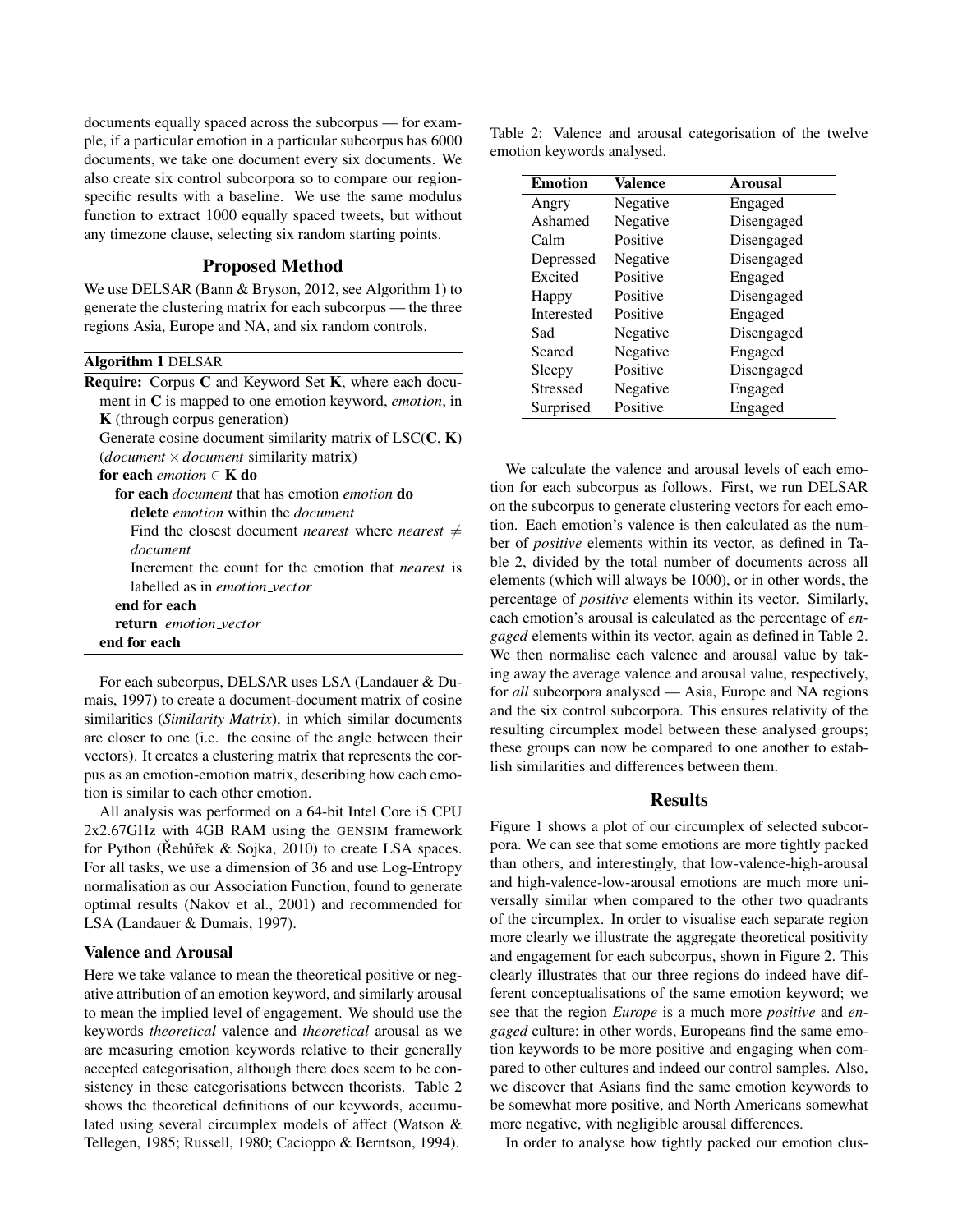

Figure 1: Circumplex of three regions and six controls.

ters are in Figure 1, we conducted K-Means cluster analysis to determine the centroids for each emotion, calculating the distances of each emotion to its centroid. We plot our centroids, shown in Figure 3, resulting in a circumplex that could be thought of as a universal emotion circumplex, illustrating what people think emotions to be, relative to each other emotion. We can see that the emotions *scared*, *depressed* and *sad* have a very similar valence, yet varying arousal levels; so too do the emotions *sleepy* and *sad*. We can also see, albeit less definitively, that the emotions *stressed* and *surprised* have a similar arousal level, but opposite valence; so too do the emotions *sad* and *sleepy*.

In order to identify which emotions have the most and least similar conceptualisations across cultures, we calculate the distance of each emotion to its respective centroid for each region, and calculate the sum of these distances for each emotion across all subcorpora, shown in Table 3. We discover that the emotions *sad* and *stressed* have the most similar conceptualisations across all cultures; in other words, people understand these two emotions to mean the same thing independent of culture. Similarly, we find that the emotions *surprised* and *depressed* have the most widely varying conceptualisations across cultures; in other words, different cultures have very different valence and arousal attributions towards these two emotions. Note that we do not include the emotion *ashamed* in the top two due to a strange anomaly in control group 6 which skews an otherwise relatively tight cluster.

#### **Discussion**

We would expect that the control groups would be tightly clustered around the centre of the circumplex in Figure 2, and for the most part, they are. The exceptions are control groups one and four, possibly due to the fact the the corpus is skewed in favour of tweets originating from NA (see Table 1);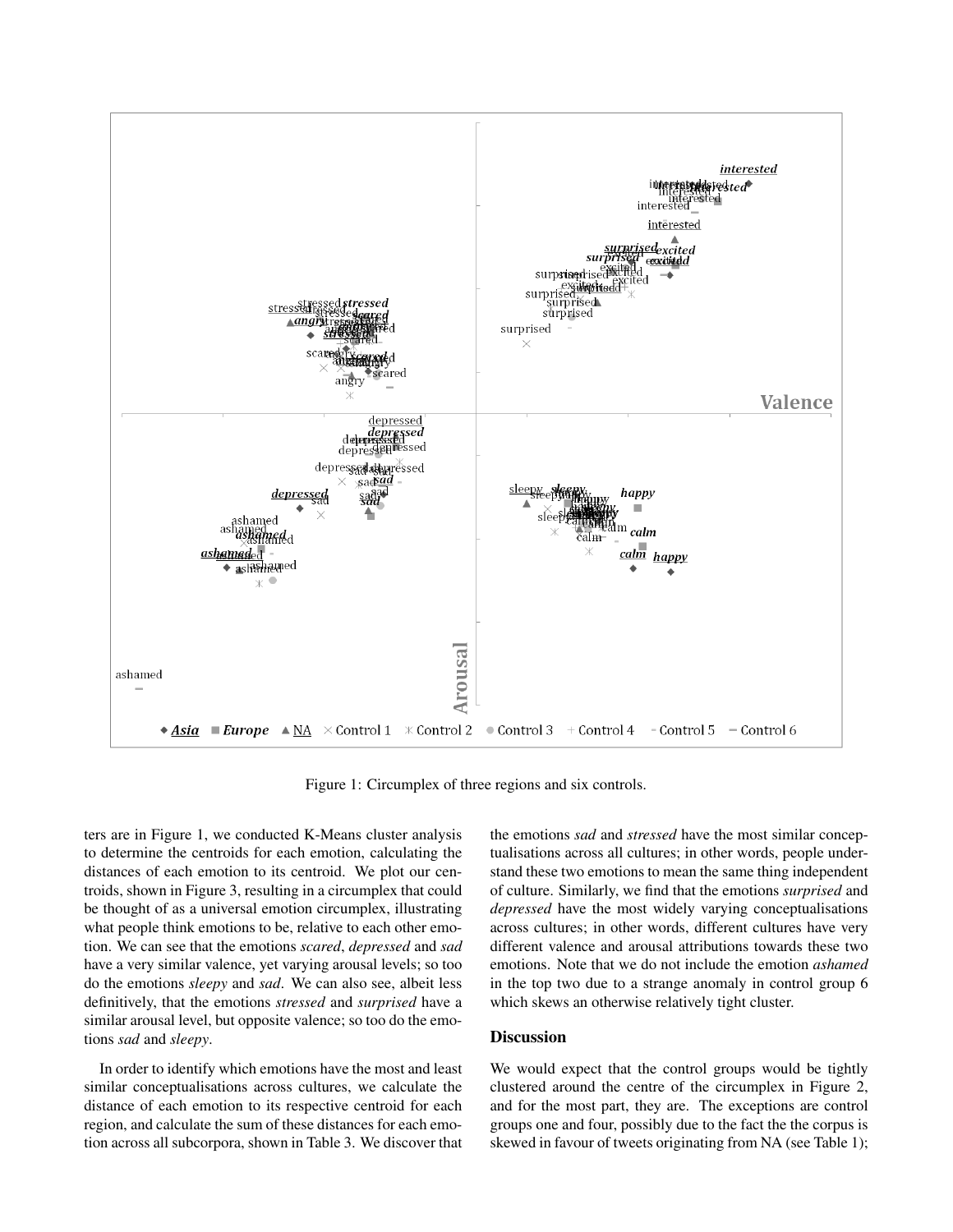

Figure 2: Aggregate theoretical positivity and engagement for each subcorpus.

Table 3: Sum of subcorpus distances to respective centroids.

| <b>Emotion</b>  | <b>Distance</b> | <b>Emotion</b> | <b>Distance</b> |
|-----------------|-----------------|----------------|-----------------|
| Sad             | 17.94           | Scared         | 23.27           |
| <b>Stressed</b> | 19.66           | Happy          | 26.10           |
| Calm            | 20.86           | Excited        | 27.00           |
| Interested      | 22.72           | Depressed      | 29.56           |
| Angry           | 23.18           | Surprised      | 32.89           |
| Sleepy          | 23.19           | Ashamed        | 40.70           |

this is somewhat verified by their closeness to the NA subcorpus. Other than these anomalous subcorpora, the circumplex does illustrate how different cultures significantly conceptualise emotions differently, in keywords of valence and arousal. Interestingly, there are certain emotions in certain regions that stick out of our analysis. One example is the emotion *depression*; Asians find this emotion much more negative than all other cultures and control groups. This could be due to cultural differences such as coping strategies (Aldwin & Greenberger, 1987). Another example concerns the emotions *happy* and *calm*; Europeans and Asians find these emotions much more positive than North Americans and all control groups. Another suggests that Asians find *interest* a very positive and aroused emotion, compared to North Americans who conceptualise the same emotions, relatively, as negative and disengaged.

### Limitations

We document several limitations of our approach. Firstly, our database may still contain duplicate tweets, as some users duplicate tweets by appending, for example, a number at the end, making them unique from one another. Second, our



Figure 3: Centroid emotion circumplex.

modulus function does not take an even sample for our control groups at the country level, so they may be skewed in favour of countries with a higher frequency of documents within the database (our corpus on the whole is in fact skewed in favour of NA). Thirdly, we assume that the emotion keywords we have selected are in fact emotion *qualia* as opposed to adjectives. Fourth, our corpus is essentially a snapshot in time and may reflect, for example, the political or economic climate at the time, or skew due to global events such as the US election. Finally, our corpus consists entirely of English tweets, which skews our results in favour of Western cultures; our Asia, and to some extent, Europe subcorpora may not be entirely representative of their respective cultures as we disregard all native languages other than English. In addition, the subpopulations of those regions who choose to use Twitter, and do so in English, may be a biased sample.

## **Conclusions**

Emotions are being increasingly expressed online, and being able to understand these emotions is rapidly becoming a concern of AI and Cognitive Science. By mapping culturespecific emotion circumplexes, we hope to be better able to understand culture-specific perceptions or even experience of emotions. From the work presented here we can conclude the following:

Emotional semantics depends on culture. The same emotion keyword in one culture may describe different valence and arousal properties in another. This seems to be more true of some keywords than others, and could be critical where, for example, a significantly differing conceptualisation of the emotion *depression* would require a different understanding and response.

Emotions vary by geographic region. Europeans are more likely to express positiveness and engagement. Asians are